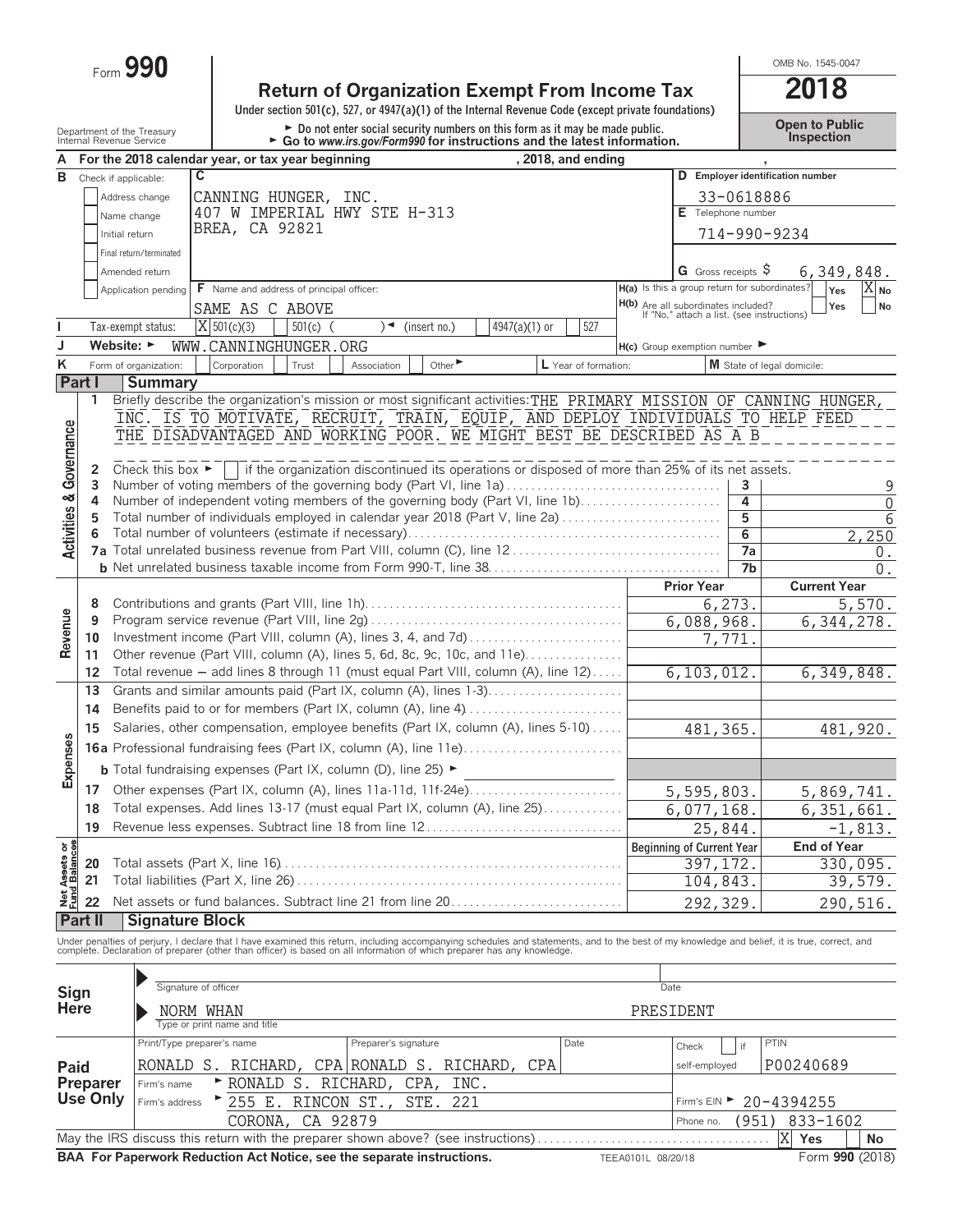**1 a** Federated campaigns. . . . . . . . . . **1 a**

Check if Schedule O contains a response or note to any line in this Part VIII. . . . . . . . . . . . . . . . . . . . . . . . . . . . . . . . . . . . . . . . . . . . . . . . .

| (A)<br>Total revenue | B)<br>Related or<br>exempt<br>function<br>revenue | Unrelated<br>business<br>revenue | Revenue<br>excluded from tax<br>under sections<br>512-514 |
|----------------------|---------------------------------------------------|----------------------------------|-----------------------------------------------------------|
|                      |                                                   |                                  |                                                           |

|                                                       | <b>b</b> Membership dues<br>1 <sub>b</sub>                                                             |                    |              |    |                 |
|-------------------------------------------------------|--------------------------------------------------------------------------------------------------------|--------------------|--------------|----|-----------------|
|                                                       | 1c<br>c Fundraising events                                                                             |                    |              |    |                 |
|                                                       | 1d<br>d Related organizations                                                                          |                    |              |    |                 |
|                                                       | e Government grants (contributions)<br>1e                                                              |                    |              |    |                 |
| Contributions, Gifts, Gran<br>and Other Similar Amoun | f All other contributions, gifts, grants, and<br>similar amounts not included above<br>1f<br>5,570.    |                    |              |    |                 |
|                                                       | g Noncash contributions included in lines 1a-1f: \$                                                    |                    |              |    |                 |
|                                                       |                                                                                                        | 5,570.             |              |    |                 |
|                                                       | <b>Business Code</b>                                                                                   |                    |              |    |                 |
|                                                       | <sup>2</sup> a <u>IN KIND DONATIONS</u>                                                                | 3,794,159.         | 3,794,159.   |    |                 |
|                                                       | b HOME TEAM VOLUNTEERS _                                                                               | 2,352,081.         | 2,352,081.   |    |                 |
|                                                       |                                                                                                        | 102,346.           | 102,346.     |    |                 |
|                                                       |                                                                                                        | 70,674.            | 70,674.      |    |                 |
|                                                       | e ONE CAN AT A TIME _ _ _ _ _ _ _ _ _ _ _ _ _                                                          | 25,018.            | 25,018.      |    |                 |
| Program Service Revenue                               | f All other program service revenue                                                                    |                    |              |    |                 |
|                                                       |                                                                                                        | 6, 344, 278.       |              |    |                 |
|                                                       | 3                                                                                                      |                    |              |    |                 |
|                                                       |                                                                                                        |                    |              |    |                 |
|                                                       | Income from investment of tax-exempt bond proceeds▶<br>4                                               |                    |              |    |                 |
|                                                       | 5                                                                                                      |                    |              |    |                 |
|                                                       | (i) Real<br>(ii) Personal                                                                              |                    |              |    |                 |
|                                                       | <b>6a</b> Gross rents                                                                                  |                    |              |    |                 |
|                                                       | <b>b</b> Less: rental expenses<br><b>c</b> Rental income or (loss) $\ldots$                            |                    |              |    |                 |
|                                                       | d Net rental income or (loss)                                                                          |                    |              |    |                 |
|                                                       | (i) Securities<br>(ii) Other                                                                           |                    |              |    |                 |
|                                                       | 7 a Gross amount from sales of<br>assets other than inventory                                          |                    |              |    |                 |
|                                                       | <b>b</b> Less: cost or other basis<br>and sales expenses                                               |                    |              |    |                 |
|                                                       | c Gain or $(loss)$<br><u> 1980 - Johann Barnett, fransk politiker</u>                                  |                    |              |    |                 |
|                                                       |                                                                                                        |                    |              |    |                 |
| <b>Other Revenue</b>                                  | 8a Gross income from fundraising events<br>(not including \$<br>of contributions reported on line 1c). |                    |              |    |                 |
|                                                       | See Part IV, line 18. a                                                                                |                    |              |    |                 |
|                                                       | <b>b</b> Less: direct expenses <b>b</b>                                                                |                    |              |    |                 |
|                                                       | c Net income or (loss) from fundraising events                                                         |                    |              |    |                 |
|                                                       | 9 a Gross income from gaming activities.<br>See Part IV, line 19                                       |                    |              |    |                 |
|                                                       | <b>b</b> Less: direct expenses <b>b</b>                                                                |                    |              |    |                 |
|                                                       | c Net income or (loss) from gaming activities                                                          |                    |              |    |                 |
|                                                       | 10a Gross sales of inventory, less returns                                                             |                    |              |    |                 |
|                                                       | <b>b</b> Less: cost of goods sold <b>b</b>                                                             |                    |              |    |                 |
|                                                       | c Net income or (loss) from sales of inventory                                                         |                    |              |    |                 |
|                                                       | Miscellaneous Revenue<br><b>Business Code</b>                                                          |                    |              |    |                 |
|                                                       | 11 a                                                                                                   |                    |              |    |                 |
|                                                       | h                                                                                                      |                    |              |    |                 |
|                                                       |                                                                                                        |                    |              |    |                 |
|                                                       | <b>d</b> All other revenue $\ldots$                                                                    |                    |              |    |                 |
|                                                       | $\blacktriangleright$                                                                                  |                    |              |    |                 |
|                                                       | <b>12 Total revenue.</b> See instructions                                                              | 6,349,848.         | 6, 344, 278. | 0. | 0.              |
| <b>BAA</b>                                            |                                                                                                        | TEEA0109L 08/03/18 |              |    | Form 990 (2018) |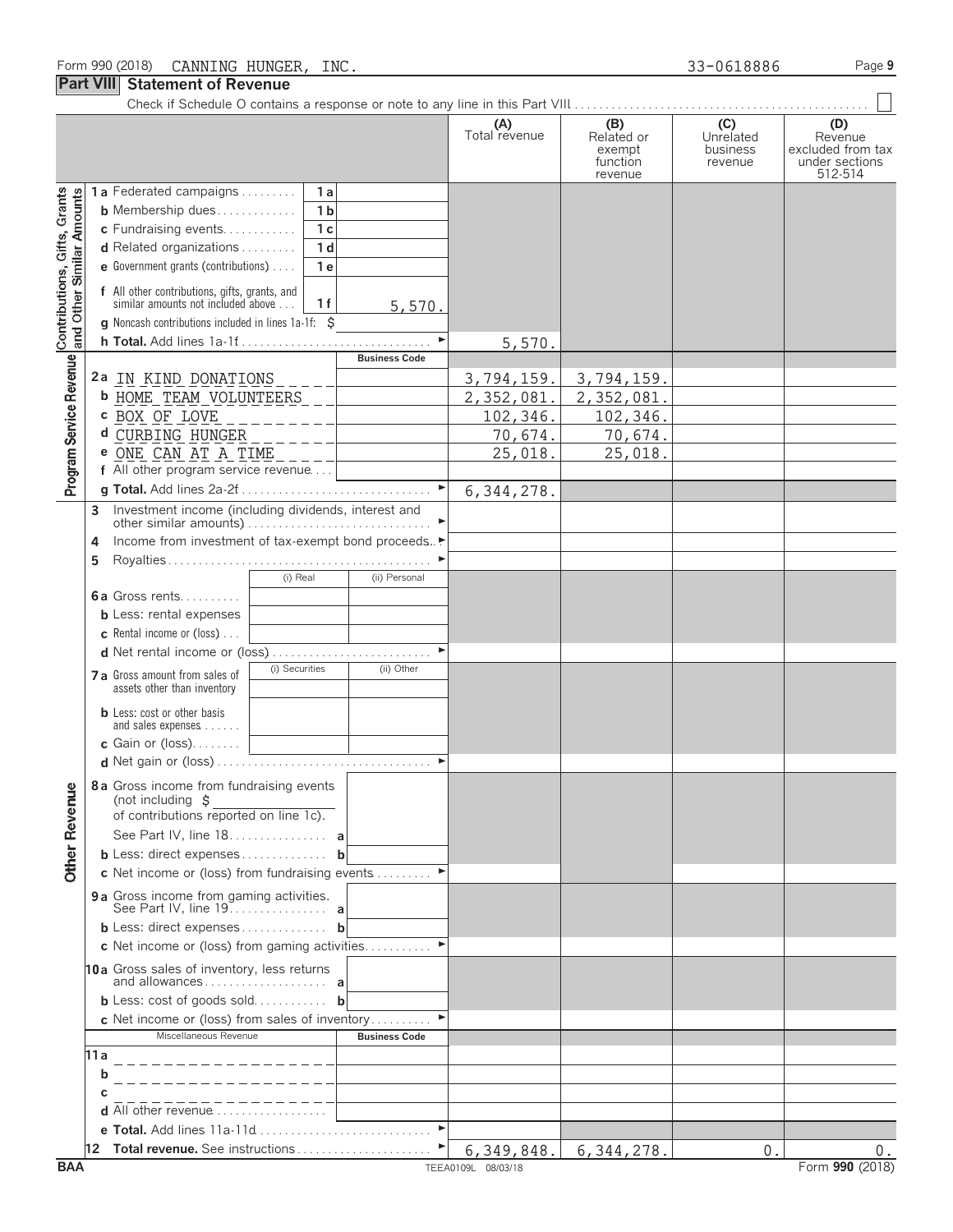Form 990 (2018) Page **10** CANNING HUNGER, INC. 33-0618886

*Section 501(c)(3) and 501(c)(4) organizations must complete all columns. All other organizations must complete column (A).*

**Part IX Statement of Functional Expenses**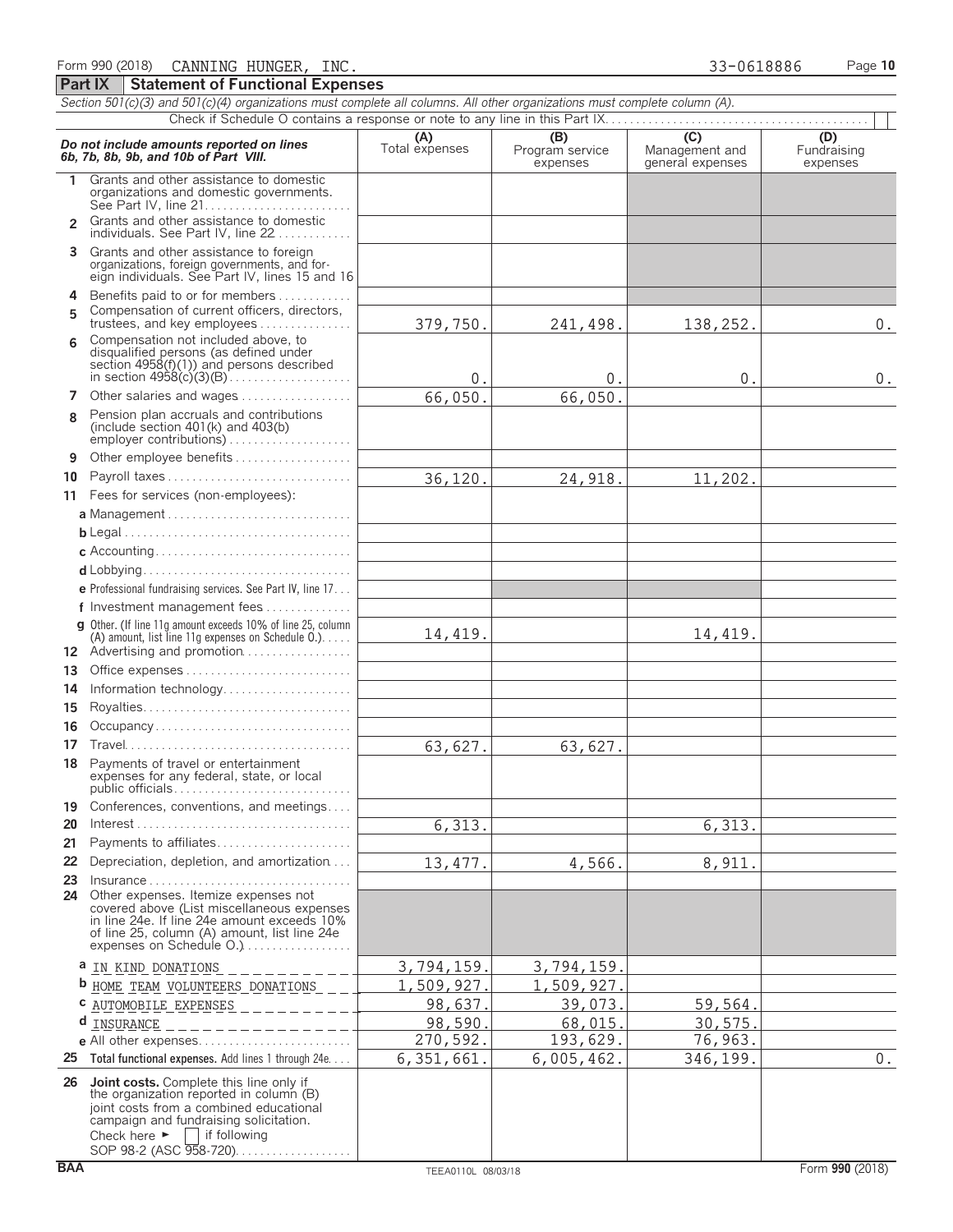## Form 990 (2018) Page **11** CANNING HUNGER, INC. 33-0618886

| c |  |  |
|---|--|--|
| c |  |  |

|                             | <b>Part X</b>                    | <b>Balance Sheet</b>                                                                                                                                                                                                                                                                                                 |                             |                          |                |                    |
|-----------------------------|----------------------------------|----------------------------------------------------------------------------------------------------------------------------------------------------------------------------------------------------------------------------------------------------------------------------------------------------------------------|-----------------------------|--------------------------|----------------|--------------------|
|                             |                                  |                                                                                                                                                                                                                                                                                                                      |                             |                          |                |                    |
|                             |                                  |                                                                                                                                                                                                                                                                                                                      |                             | (A)<br>Beginning of year |                | (B)<br>End of year |
|                             |                                  |                                                                                                                                                                                                                                                                                                                      |                             | 108,464.                 | $\mathbf{1}$   | 7,481.             |
|                             | 2                                |                                                                                                                                                                                                                                                                                                                      |                             | $\overline{2}$           |                |                    |
|                             | 3                                |                                                                                                                                                                                                                                                                                                                      |                             | 3                        |                |                    |
|                             | 4                                |                                                                                                                                                                                                                                                                                                                      | 234,095.                    | 4                        | 265,120.       |                    |
|                             |                                  | Loans and other receivables from current and former officers, directors,<br>trustees, key employees, and highest compensated employees. Complete                                                                                                                                                                     |                             | 5                        |                |                    |
|                             | 6                                | Loans and other receivables from other disqualified persons (as defined under<br>section 4958(f)(1)), persons described in section 4958(c)(3)(B), and contributing<br>employers and sponsoring organizations of section 501(c)(9) voluntary employees'<br>beneficiary organizations (see instructions). Complete Par |                             | 6                        |                |                    |
|                             | 7                                |                                                                                                                                                                                                                                                                                                                      |                             |                          | $\overline{7}$ |                    |
| Assets                      | 8                                |                                                                                                                                                                                                                                                                                                                      |                             |                          | 8              |                    |
|                             | 9                                |                                                                                                                                                                                                                                                                                                                      |                             |                          | 9              | 5,082.             |
|                             |                                  |                                                                                                                                                                                                                                                                                                                      | 259,296.                    |                          |                |                    |
|                             |                                  |                                                                                                                                                                                                                                                                                                                      | 206,884.                    | 54,613.                  | 10c            | 52,412.            |
|                             | 11                               |                                                                                                                                                                                                                                                                                                                      |                             |                          | 11             |                    |
|                             | 12                               | Investments - other securities. See Part IV, line 11                                                                                                                                                                                                                                                                 |                             |                          | 12             |                    |
|                             | 13                               | Investments - program-related. See Part IV, line 11                                                                                                                                                                                                                                                                  |                             |                          | 13             |                    |
|                             | 14                               |                                                                                                                                                                                                                                                                                                                      |                             | 14                       |                |                    |
|                             | 15                               |                                                                                                                                                                                                                                                                                                                      |                             | 15                       |                |                    |
|                             | 16                               |                                                                                                                                                                                                                                                                                                                      | 397,172                     | 16                       | 330,095.       |                    |
|                             | 17                               |                                                                                                                                                                                                                                                                                                                      |                             | 96, 725.                 | 17             | 25,869.            |
|                             | 18                               |                                                                                                                                                                                                                                                                                                                      |                             | 18                       |                |                    |
|                             | 19                               |                                                                                                                                                                                                                                                                                                                      |                             | 19                       |                |                    |
|                             | 20                               |                                                                                                                                                                                                                                                                                                                      |                             | 20                       |                |                    |
|                             | 21                               | Escrow or custodial account liability. Complete Part IV of Schedule D.                                                                                                                                                                                                                                               |                             |                          | 21             |                    |
| Liabilities                 | 22                               | Loans and other payables to current and former officers, directors, trustees,                                                                                                                                                                                                                                        |                             | 22                       |                |                    |
|                             | 23                               | Secured mortgages and notes payable to unrelated third parties                                                                                                                                                                                                                                                       |                             | 8,118.                   | 23             | 13,710.            |
|                             | 24                               | Unsecured notes and loans payable to unrelated third parties                                                                                                                                                                                                                                                         |                             |                          | 24             |                    |
|                             | 25                               |                                                                                                                                                                                                                                                                                                                      |                             |                          |                |                    |
|                             |                                  | Other liabilities (including federal income tax, payables to related third parties, and other liabilities not included on lines 17-24). Complete Part X of Schedule D.                                                                                                                                               |                             | 25                       |                |                    |
|                             | 26                               |                                                                                                                                                                                                                                                                                                                      |                             | 104,843.                 | 26             | 39,579.            |
|                             |                                  | Organizations that follow SFAS 117 (ASC 958), check here ►<br>lines 27 through 29, and lines 33 and 34.                                                                                                                                                                                                              | $\overline{X}$ and complete |                          |                |                    |
|                             | 27                               |                                                                                                                                                                                                                                                                                                                      |                             | 292,329.                 | 27             | 290,516.           |
|                             | 28                               |                                                                                                                                                                                                                                                                                                                      |                             |                          | 28             |                    |
|                             | 29                               |                                                                                                                                                                                                                                                                                                                      |                             |                          | 29             |                    |
|                             |                                  | Organizations that do not follow SFAS 117 (ASC 958), check here ►<br>and complete lines 30 through 34.                                                                                                                                                                                                               |                             |                          |                |                    |
|                             | 30                               | Capital stock or trust principal, or current funds                                                                                                                                                                                                                                                                   |                             | 30                       |                |                    |
|                             | 31                               | Paid-in or capital surplus, or land, building, or equipment fund                                                                                                                                                                                                                                                     |                             | 31                       |                |                    |
| Net Assets or Fund Balances | 32                               | Retained earnings, endowment, accumulated income, or other funds                                                                                                                                                                                                                                                     |                             | 32                       |                |                    |
|                             | 33                               |                                                                                                                                                                                                                                                                                                                      |                             | 292,329.                 | 33             | 290,516.           |
|                             | 34                               |                                                                                                                                                                                                                                                                                                                      |                             | 397, 172                 | 34             | 330,095.           |
|                             | TEEA0111L 08/03/18<br><b>BAA</b> |                                                                                                                                                                                                                                                                                                                      |                             |                          |                | Form 990 (2018)    |